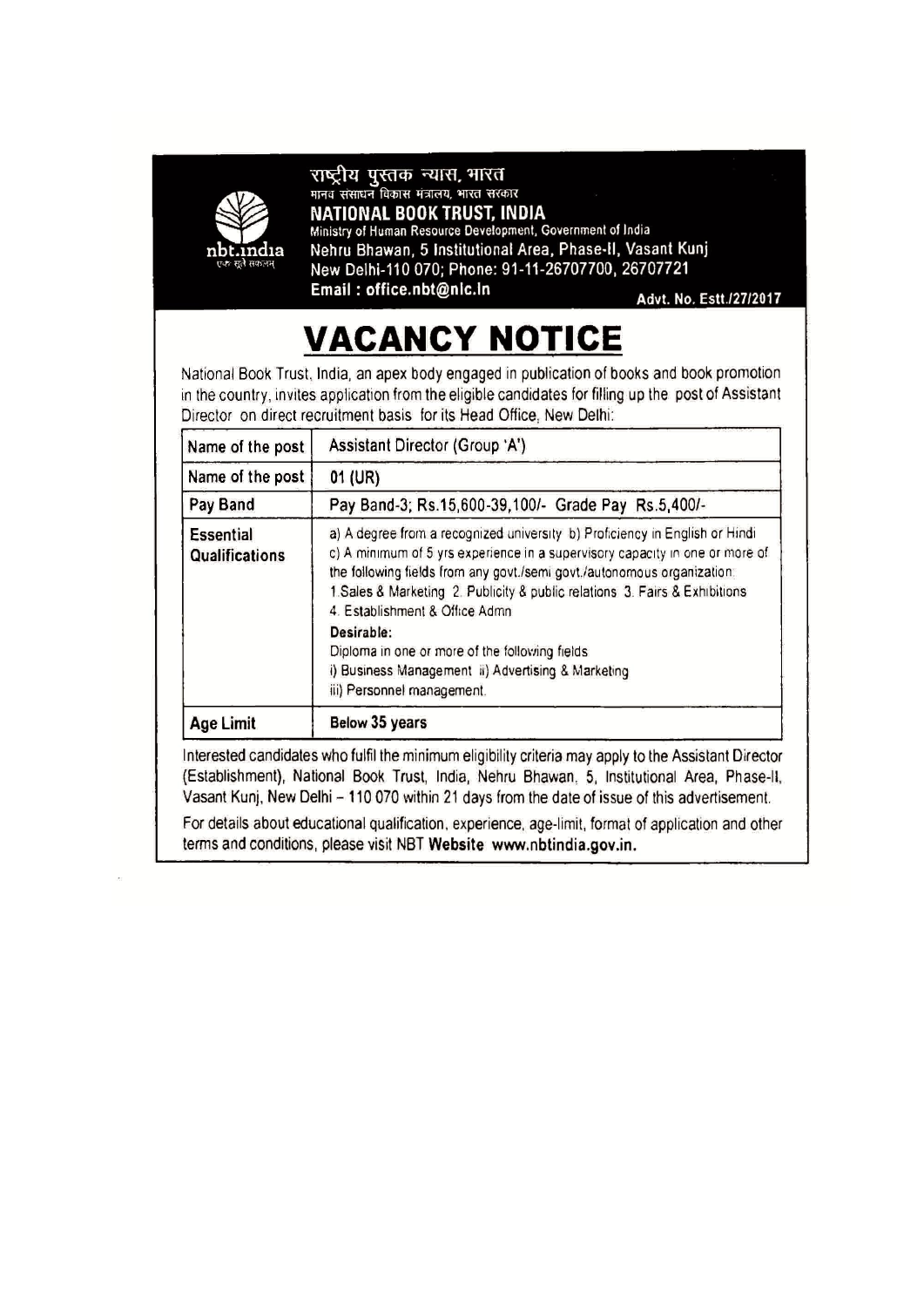

## राष्ट्रीय पुस्तक न्यास, भारत NATIONAL BOOK TRUST, INDIA

मानव संसाधन विकास मंत्रालय, भारत सरकार नेहरू भवन, 5 इंस्टीट्यूशनल एरिया, फेज-॥, वसंत कुंज नई दिल्ली-110070, दूरमाष: 011-26707700, 26707721 फैक्स: 011-26121883, ई-मेल: office.nbt@nic.in



विज्ञा.सं.: स्था./27/2017

गद्र्दीय पुस्तक न्यास, भारत, एक शीर्ष निकाय, जो देश में पुस्तक प्रकाशन एवं पुस्तक प्रोन्नयन हेतु कार्यरत हैं, नई दिल्ली स्थित अपने मुख्यालय के लिए सीधी भर्ती के आधार पर सहायक निदेशक पद की भर्ती हेतु योग्य अभ्यर्थियों से आवेदन आमंत्रित करता है :

| पद का नाम       | सहायक निदेशक                                                                                                                                                                                                                                                                                                                                                                                                                                 |  |
|-----------------|----------------------------------------------------------------------------------------------------------------------------------------------------------------------------------------------------------------------------------------------------------------------------------------------------------------------------------------------------------------------------------------------------------------------------------------------|--|
| पद संख्या       | 01 (अनारक्षित)                                                                                                                                                                                                                                                                                                                                                                                                                               |  |
| पे बेंड         | पे बैंड -3 रु.15,600-39,100/-, ग्रेड पे-5,400/-                                                                                                                                                                                                                                                                                                                                                                                              |  |
| शैक्षिक योग्यता | (क) मान्यता प्राप्त विश्वविद्यालय से स्नातक की उपाधि<br>(ख) अंग्रेजी व हिंदी में निपुण<br>(ग) किसी भी सरकारी अर्धसम्कारी स्वायत संस्थान में पर्यवेक्षक की हेसियत से<br>पांच बर्षों का अनुभव<br>1. विक्रय एवं विषणन - 2. प्रचार व जनसंपक्षं - 3. मेले एवं प्रदर्शनी<br>4. स्थापना एवं कार्यालय प्रशासन<br>बांछनीय ः<br>निम्न में किसी एक में या ज्यादा में उपाधि अजिंत हो।<br>1. व्यापार - प्रबंधन - 2. बिजापन एवं विपणन - 3. कार्मिक प्रबंधन |  |
| आयु सीमा        | 35 वर्ष से कम                                                                                                                                                                                                                                                                                                                                                                                                                                |  |
|                 | इच्छुक अभ्यर्थी जो न्यूनतम पात्रता मानदंड को पूरा करते हैं, इस विज्ञापन के जारी होने के 21 दिनों<br>के भीतर सहायक निर्देशक (स्थापना) राष्ट्रीय पुस्तक न्यास, भाग्त, नहरू भवन, ५, इंस्टीट्यूशनल ए<br>रिया फंज-2, वसंत क्रुंज, नई दिल्ली-110070 को आवेदन कर सकते हैं।<br>शैक्षिक योग्यता, अनुभव, आयु-सीमा, आवंढन प्रारूप तथा अन्य नियम एवं शर्तों की विस्तृत जानकारी                                                                           |  |

हेतु कृपया एनबीटी की वेबसाइट www.nbtindia.gov.in देखें।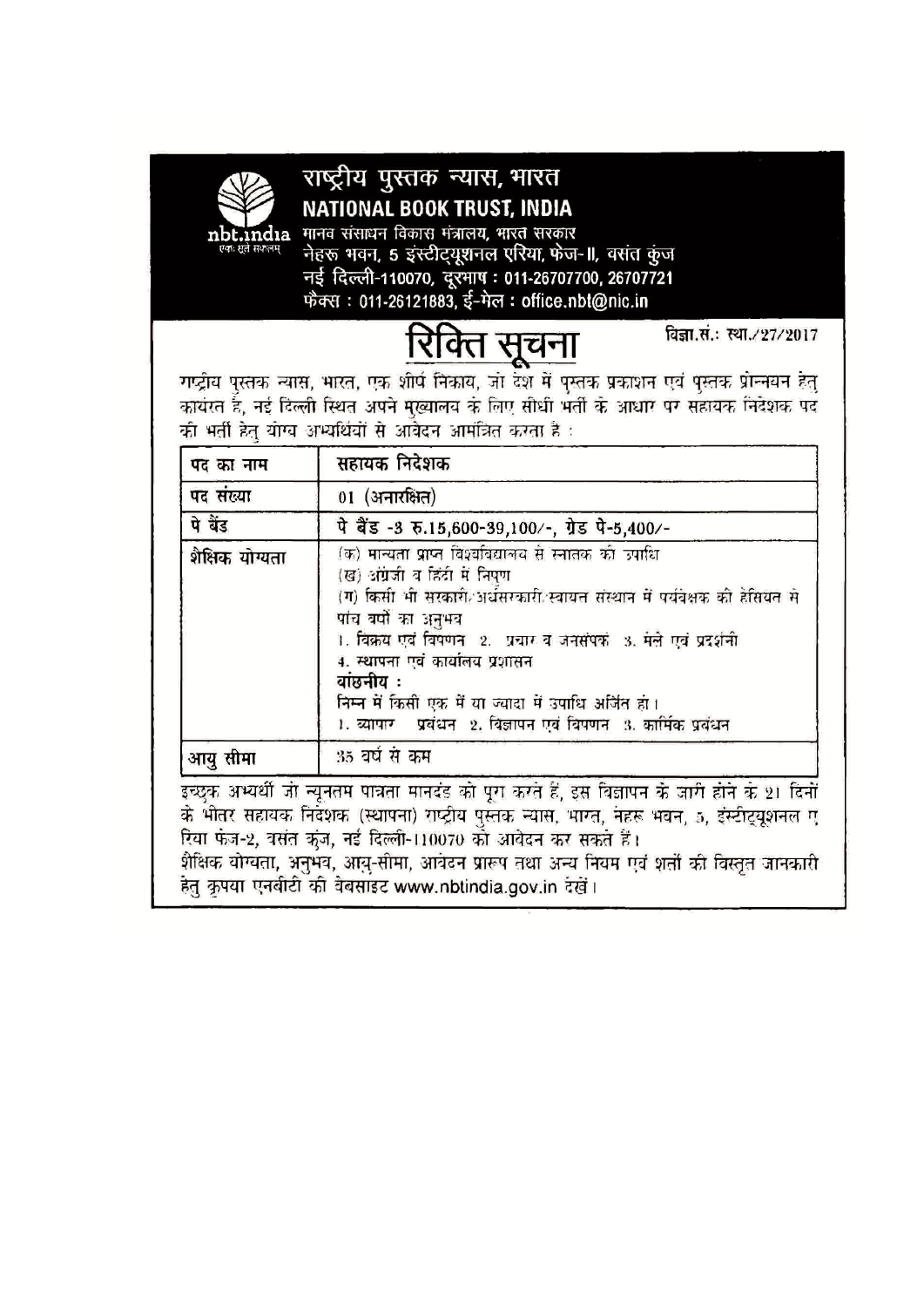#### **Terms & Conditions for the post of Assistant Director:**

- **1.** Application form and details regarding qualifications are available at the 'NBT Website: [www.nbtindia.gov.in](http://www.nbtindia.gov.in/) The application form for the post can be downloaded from NBT website
- **2.** Experience should be in the relevant field.
- **3.** Candidates should be computer savvy and have good communication skills.
- **4.** Mere fulfilling the qualifications does not entitle a candidate to be necessarily considered or called for the interview.
- **5.** The NBT reserves the right not to fill up the vacancy as advertised, if the circumstances so warrant.
- **6.** Candidates serving in Government Departments and Bodies are required to send their applications through proper channel or they have to produce NOC at the time of interview failing which they may not be permitted to appear before the Selection Committee. While forwarding the application of in-service candidates, Head of the Institution should certify that no vigilance or criminal proceedings are pending or contemplated against them.
- **7.** Incomplete application or without relevant supporting enclosures (self-attested clear copies of degree/ certificates/ mark sheets/ experience certificate/ application fee, caste certificate, etc.) will be rejected out-rightly. Experience and qualifications will be reckoned as on last date of submission of application form.
- **8.** Direct recruitees shall be governed by the provisions under New Pension Scheme (NPS) of Government of India with all its amendments made from time to time.
- **9.** Railway fare of Sleeper II class to and from Delhi by the shortest route as per rules shall be reimbursed to the outstation candidates who are called for the interview.
- **10.**The Pay Band carry other allowances admissible to Central Government employees.
- **11.**The Selection Committee may decide its own method of evaluating the performance of the candidates in the interview.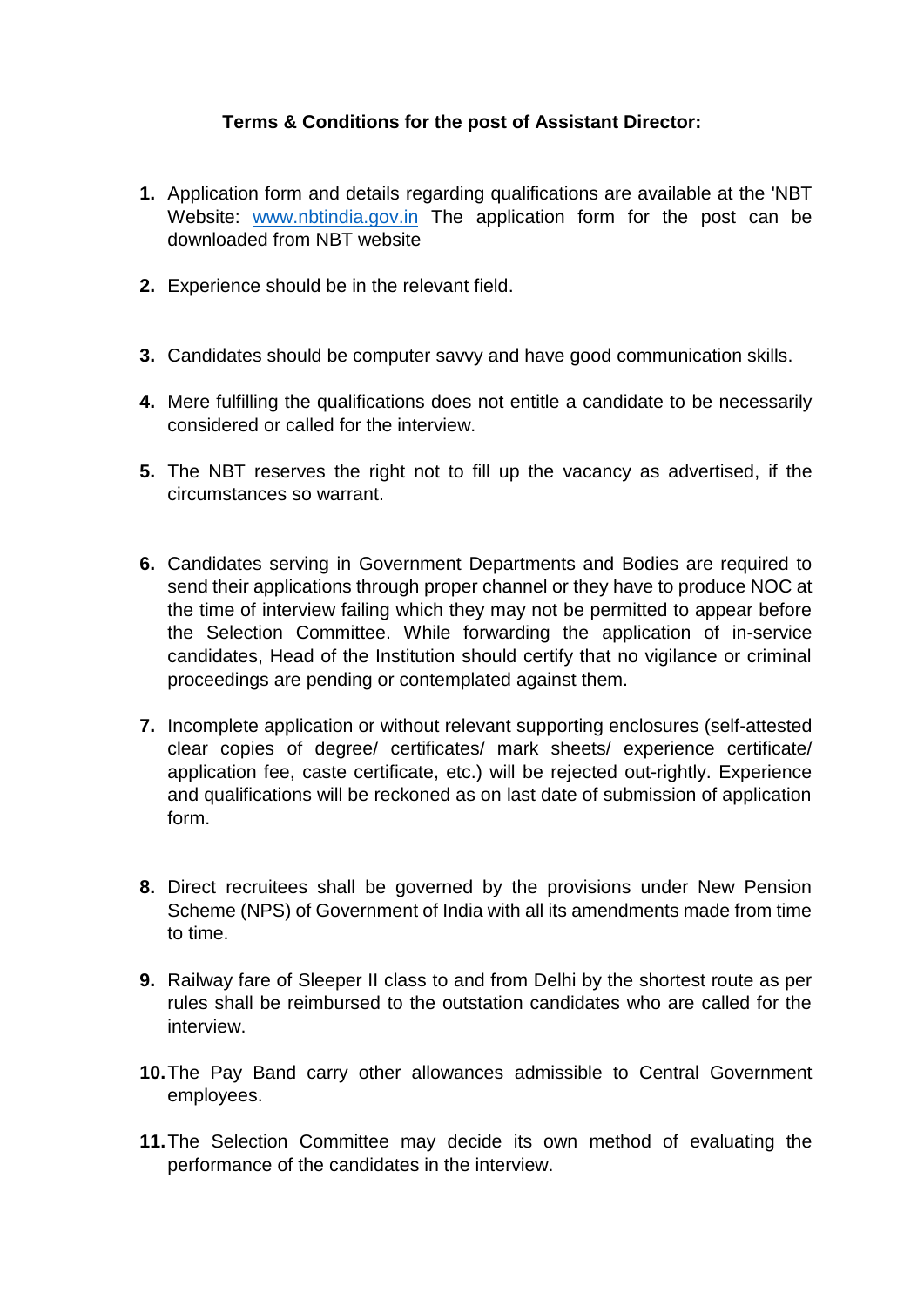- **12.**For the candidates belonging to SC/ST/OBC/PWD, age relaxation to the extent of Govt. of India, Instructions shall apply. Besides normal age relaxation for the reserved categories, Ex-serviceman and in-service personnel/employees of Central Govt/ State Govt / Universities and Autonomous Organizations will be considered for age relaxation as per Govt. of India rules.
	- **a.** The upper age limit is relaxable to the candidates belonging to the SC/ST 5 years, OBC - 3 years and Physically Challenged (UR) - 10 years.
	- **b.** Physically Challenged candidates are eligible for 15 years relaxation and OBC-cum-PH candidate are eligible for 13 years relaxation in the upper age limit prescribed for general category.
	- **c.** Candidates serving in Govt. Department / Organization of Central and State Government including departmental candidates who are working in same or allied fields are entitled for 5 years age relaxation.

With regard to age limit, the crucial date shall be the last date of receipt of applications as mentioned in the advertisement.

- **13.**Candidate(s) belonging to OBC category must submit a valid "Non Creamy Layer" certificate from the appropriate authority, failing which such candidate(s) will not be considered as reserved category (OBC) candidate(s).
- **14.**The selected candidate will also have to undergo a medical examination test from a government hospital countersigned by the Civil Surgeon or Chief Medical Officer to ascertain his/her medical fitness for the post at the time of joining.
- **15.**Candidates shall have to produce original documents at the time of Interview for verification.
- **16.**No interim correspondence will be entertained with the candidates who are not screened in for Interview/appointment. A list of screened candidates will be posted at NBT website for the notice of candidates.
- **17.**NBT, India strives to have a work force which reflects gender balance and women candidates are encouraged to apply.
- **18.**Applicants must super scribe the envelope with "Application for the post of "......"
- **19.**Canvassing in any form will be a disqualification.
- **20.**The application duly completed in all respects should reach the Assistant Director (Establishment), National Book Trust, India, Nehru Bhawan, 5, Institutional Area, Phase-II, Vasant Kunj, New Delhi -110070 within 21 days from the date of publication of this advertisement in the Employment News along with a Demand Draft for Rs.300/- (issued from any Nationalized bank) (no fee for SC/ST/PWD category) in favour of Director, National Book Trust,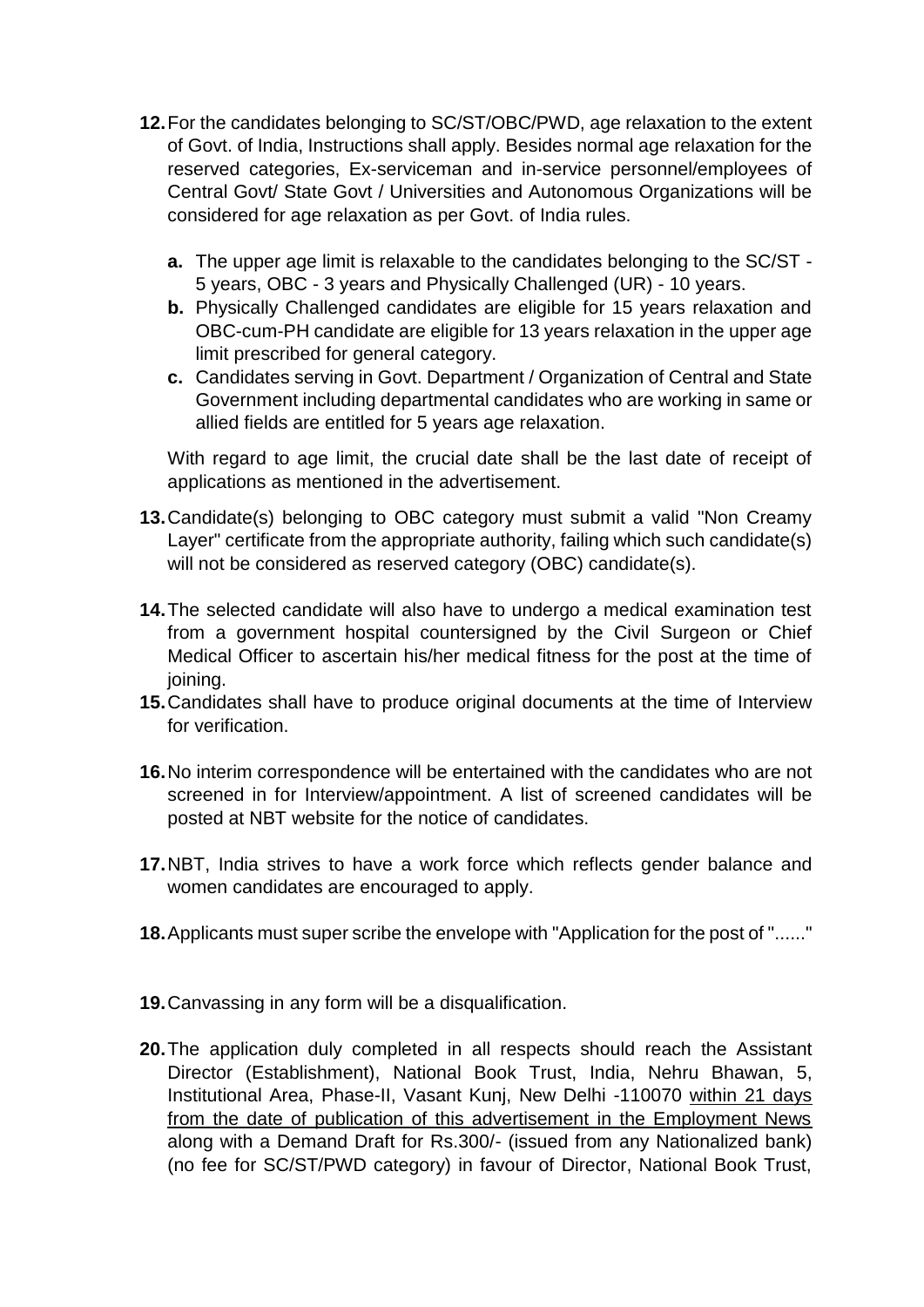India payable at New Delhi. The Demand Draft should not be drawn before the date of issue of this advertisement. Candidates must write their names and the post applied for on the reverse of the Bank Draft.

Application(s) received after the last date due to postal delay or any other reason(s) thereof or incomplete in any form or without the application fee, shall be summarily rejected. Last date for receipt of application is within 21 days from the date of issue of this advertisement in the Employment News.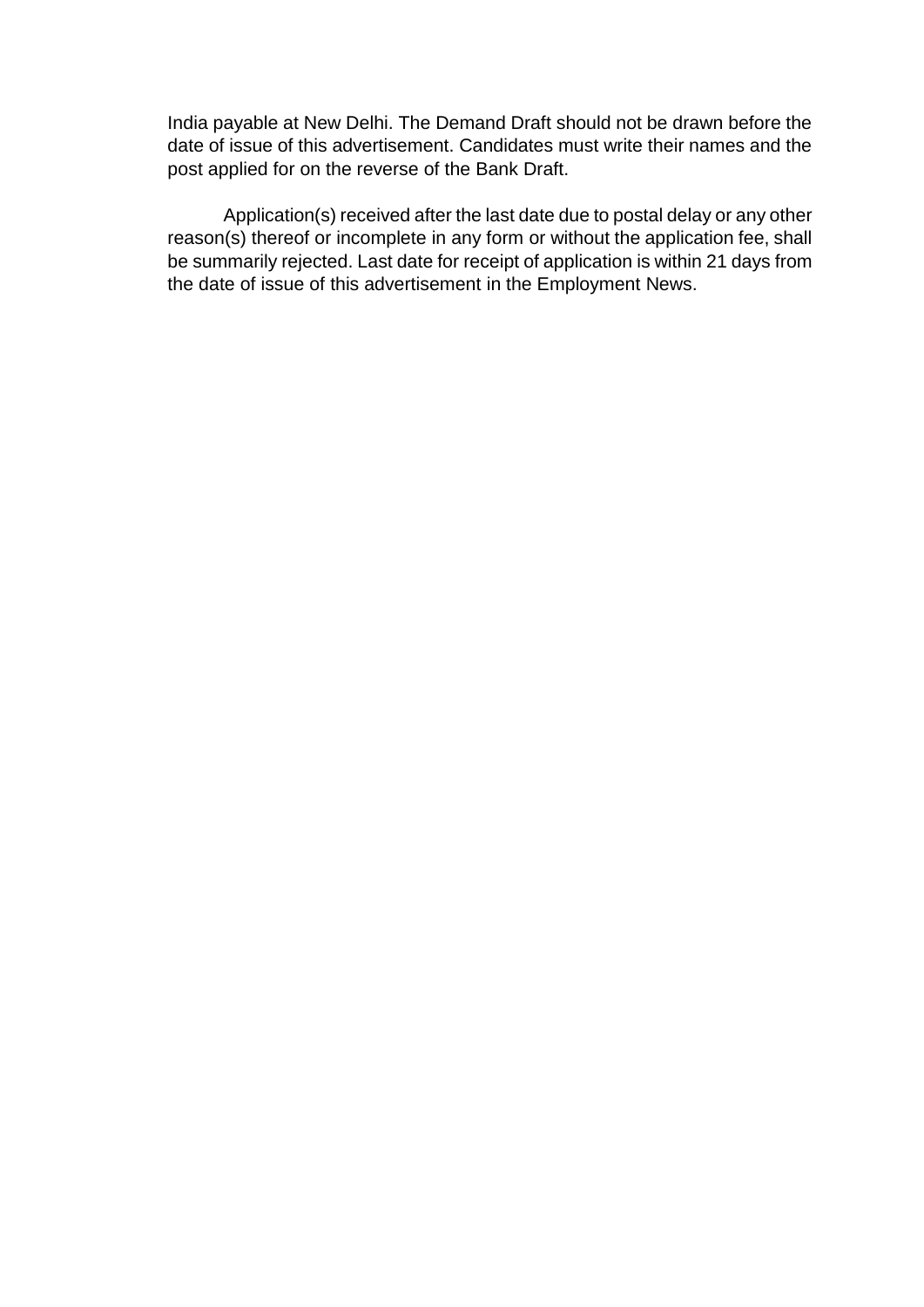|                                                              | राष्ट्रीय पुस्तक न्यास, भारत                                                                           |                                           |  |  |  |  |
|--------------------------------------------------------------|--------------------------------------------------------------------------------------------------------|-------------------------------------------|--|--|--|--|
| एकः सूते सकलम                                                | NATIONAL BOOK TRUST, INDIA<br>नेहरू भवन, ५, इंस्टीट्यशनलू एरिया, फेज़- २,                              |                                           |  |  |  |  |
|                                                              | वसंतकंज, नई दिल्ली-110070                                                                              | Paste a self<br>attested<br>passport size |  |  |  |  |
|                                                              |                                                                                                        | photograph<br>here                        |  |  |  |  |
|                                                              |                                                                                                        |                                           |  |  |  |  |
| 1.                                                           | Name (in block letters as recorded in matriculation certificate):                                      |                                           |  |  |  |  |
| 2.                                                           | Father's/Husband'sName (in block letters as recorded in matriculation certificate):                    |                                           |  |  |  |  |
| 3.                                                           | (i)<br>Date of Birth (in Christian                                                                     |                                           |  |  |  |  |
|                                                              |                                                                                                        |                                           |  |  |  |  |
|                                                              | (iii)                                                                                                  |                                           |  |  |  |  |
| 4.                                                           |                                                                                                        |                                           |  |  |  |  |
| 5.                                                           | (Attached necessary certificate issued by Competent Authority)                                         |                                           |  |  |  |  |
| (Attach necessary certificate issued by Competent Authority) |                                                                                                        |                                           |  |  |  |  |
| 6.                                                           |                                                                                                        |                                           |  |  |  |  |
| 7.                                                           |                                                                                                        |                                           |  |  |  |  |
| 8.                                                           |                                                                                                        |                                           |  |  |  |  |
| 9.                                                           | Physically Disabled: _________________________(Yes/No)<br>Whether<br>(i)                               |                                           |  |  |  |  |
|                                                              | (If Yes, certificate from a medical officer not below the rank of Civil Surgeon<br>should be enclosed) |                                           |  |  |  |  |
|                                                              | (ii)                                                                                                   |                                           |  |  |  |  |
|                                                              | (iii)                                                                                                  |                                           |  |  |  |  |
| 10.                                                          |                                                                                                        |                                           |  |  |  |  |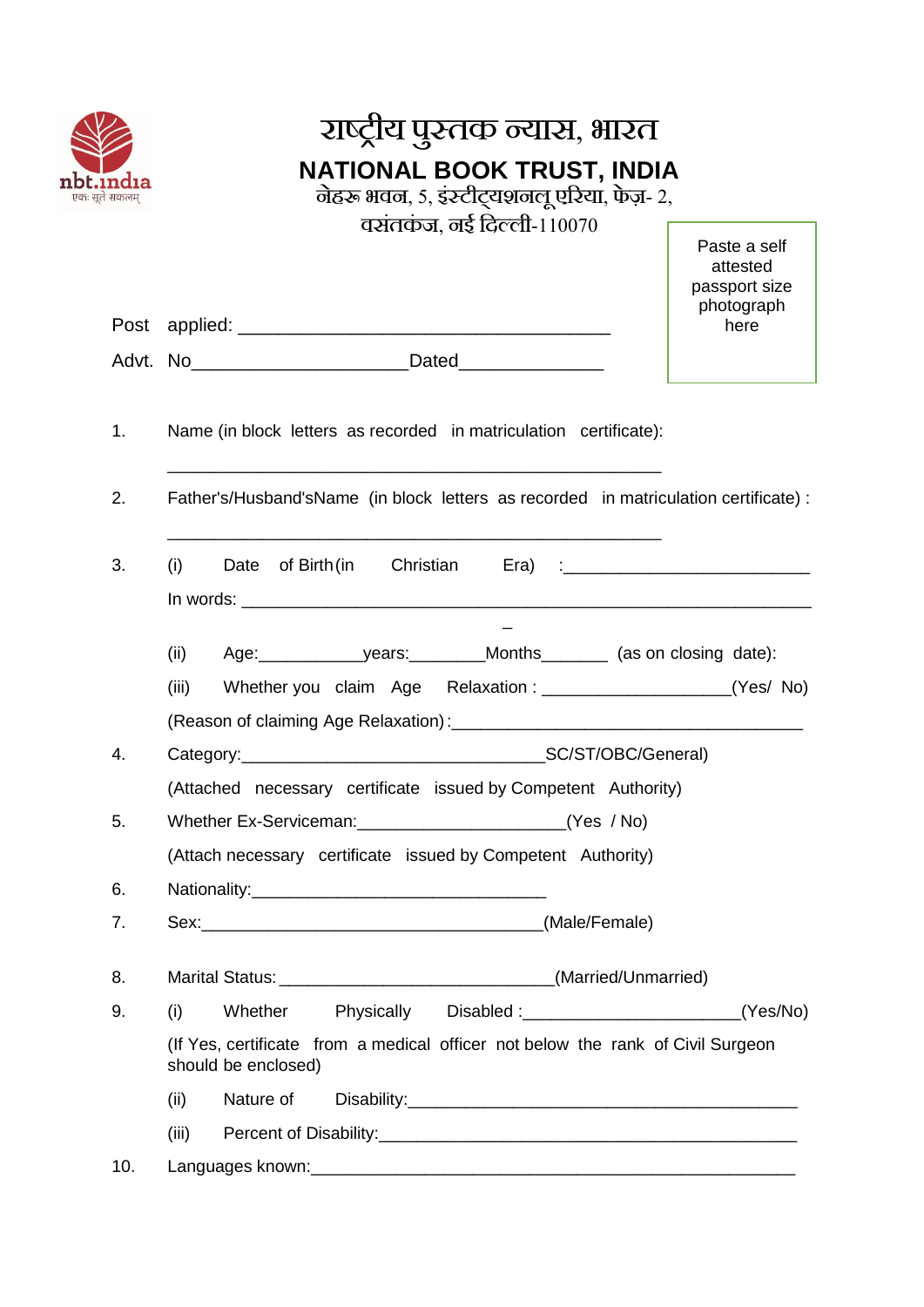$\overline{2}$ 

#### $11$ Correspondence Address:

| Fax    |                                         |         |                                                                           |                               |
|--------|-----------------------------------------|---------|---------------------------------------------------------------------------|-------------------------------|
|        |                                         |         |                                                                           |                               |
|        |                                         |         |                                                                           |                               |
|        |                                         |         |                                                                           |                               |
| 13.    |                                         |         | Educational Qualifications (beginning from Matriculation or equivalent) : |                               |
| passed | Examination(s) University/Board Year of | passing | <b>Subject</b><br>covered                                                 | Div. $& %$ of<br><b>Marks</b> |
|        |                                         |         |                                                                           |                               |
|        |                                         |         |                                                                           |                               |
|        |                                         |         |                                                                           |                               |
|        |                                         |         |                                                                           |                               |
|        |                                         |         |                                                                           |                               |
| 14.    |                                         |         |                                                                           |                               |
|        |                                         |         |                                                                           |                               |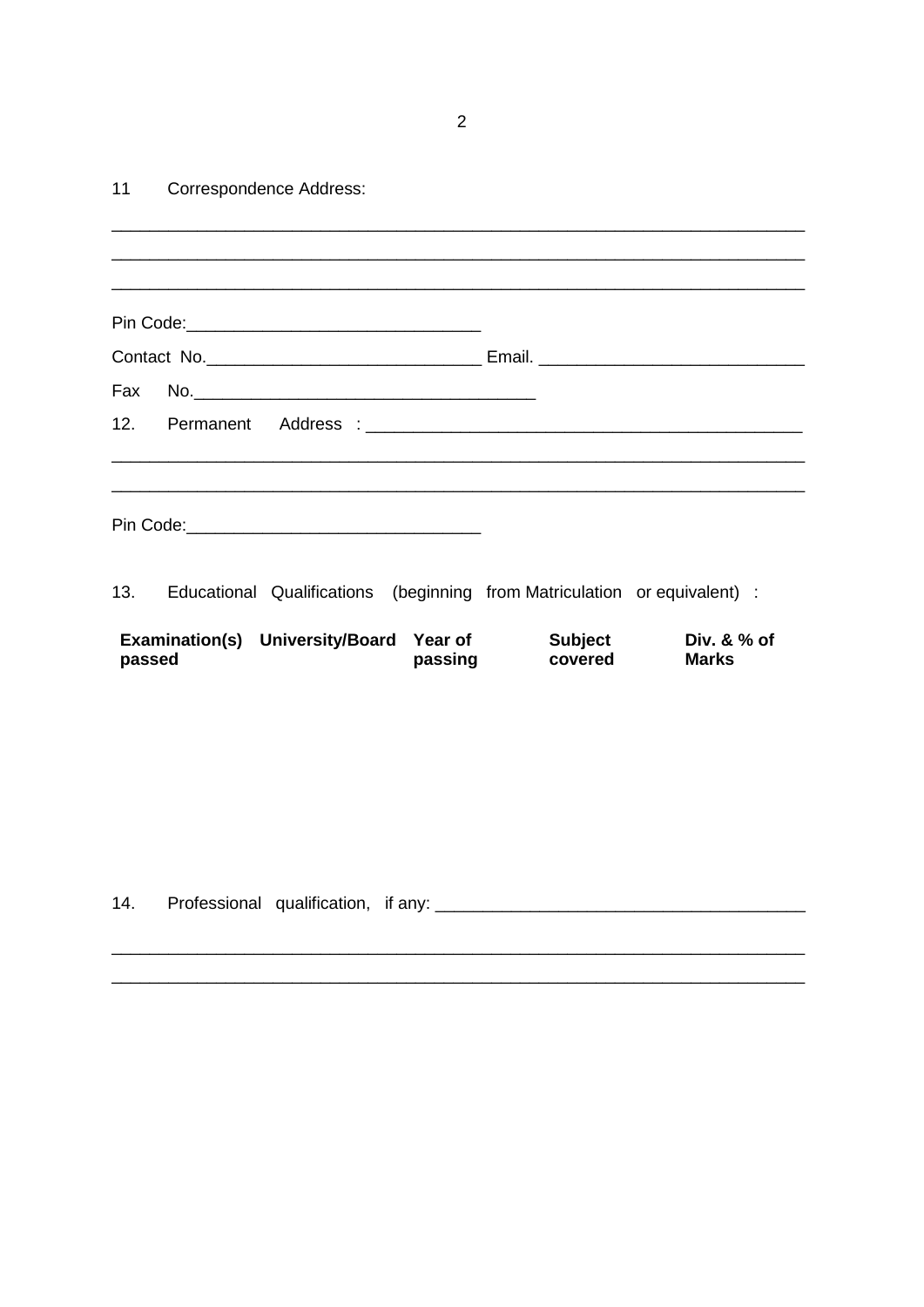| Office/Department | Designation<br>with Pay Scale | <b>Period</b> |    | Nature of<br><b>Work</b> |
|-------------------|-------------------------------|---------------|----|--------------------------|
|                   |                               | From          | To |                          |
|                   |                               |               |    |                          |
|                   |                               |               |    |                          |
|                   |                               |               |    |                          |
|                   |                               |               |    |                          |

16. Details of Computer literacy : 16.

17. Any other relevant information: example and any other relevant information:

I do hereby declare that the statements made in the application are true, complete and correct to the best of my knowledge and belief. In the event of any information being found false or incorrect or ineligibility detected or after test/interview or at any stage, my candidature will stand cancelled and all my claims for the recruitment will stand forfeited.

\_\_\_\_\_\_\_\_\_\_\_\_\_\_\_\_\_\_\_\_\_\_\_\_\_\_\_\_\_\_\_\_\_\_\_\_\_\_\_\_\_\_\_\_\_\_\_\_\_\_\_\_\_\_\_\_\_\_\_\_\_\_\_\_\_\_\_\_\_\_\_\_\_

\_\_\_\_\_\_\_\_\_\_\_\_\_\_\_\_\_\_\_\_\_\_\_\_\_\_\_\_\_\_\_\_\_\_\_\_\_\_\_\_\_\_\_\_\_\_\_\_\_\_\_\_\_\_\_\_\_\_\_\_\_\_\_\_\_\_\_\_\_\_\_\_\_

Note: Mark Sheet, Age Certificate, Experience Certificate, Caste Certificate etc. enclosed should be self-attested. Two additional passport size photograph should also be enclosed.

Place:\_\_\_\_\_\_\_\_\_\_\_\_\_\_\_\_\_\_\_\_\_\_\_\_\_\_\_\_\_\_\_\_

Date:\_\_\_\_\_\_\_\_\_\_\_\_\_\_\_\_\_\_\_\_\_\_\_\_\_\_\_\_\_\_\_\_\_ Signature of the applicant